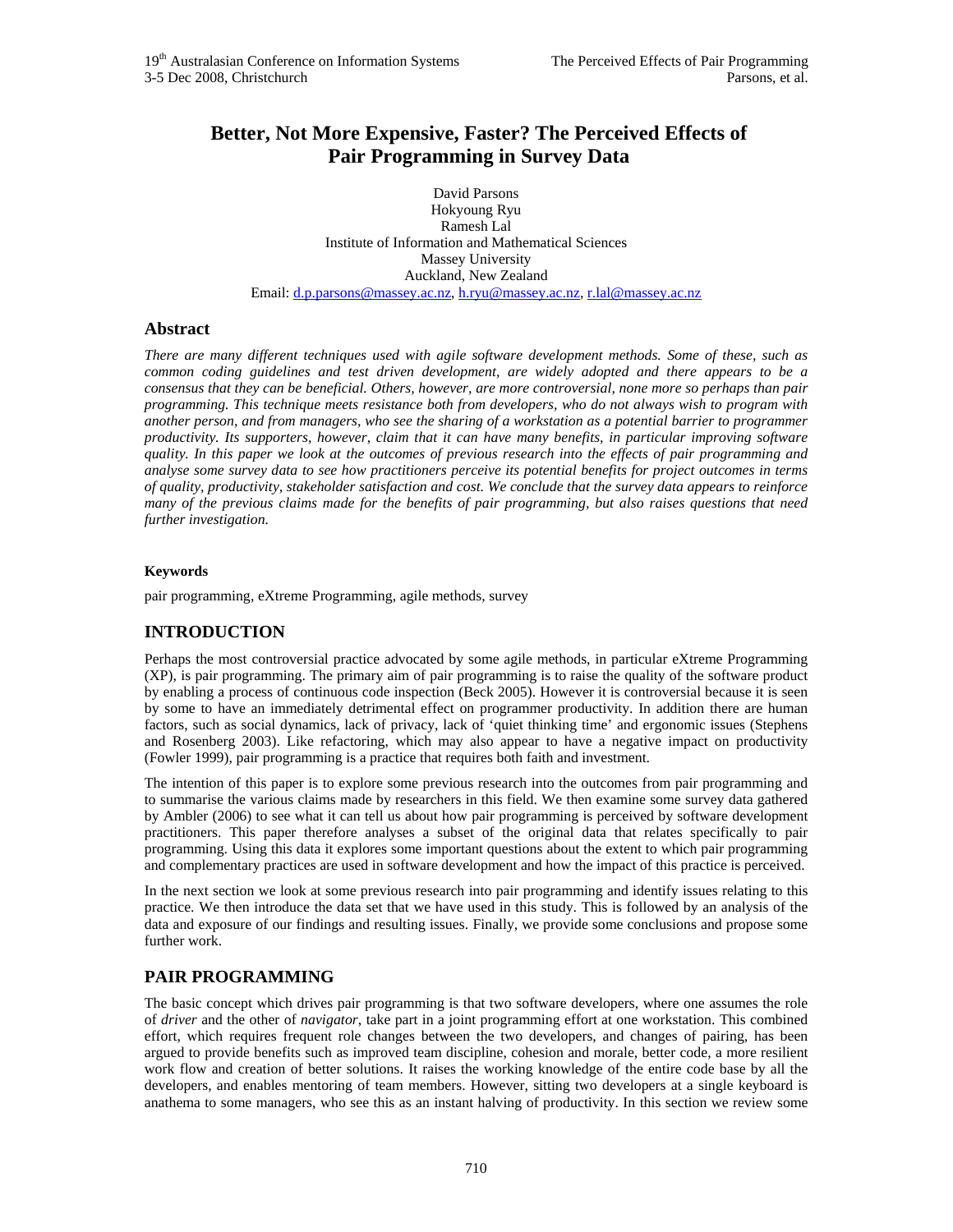of the key literature on the benefits and drawbacks of pair programming to see if there is any consensus on these issues.

### **What are the benefits of pair programming?**

Early proponents of pair programming suggested that it may be a 'journey to greatness' (Williams and Kessler, 2000,) but such conclusions were based on what was then a limited set of evidence that was to large extent anecdotal. Subsequently, however, a great deal of effort has been invested in research into pair programming, utilising a range of methodologies including practical experiments in both academic and industrial settings. Various authors have suggested that pair programming will lead to an improvement in software quality (DeClue 2003; Hanks et al. 2004) resulting in end user satisfaction and a good return on investment in IT products. In addition, it can also lead to improvement in the satisfaction and morale of software team members (Mendes Al-Fakhri and Luxton-Reilly 2005), since individuals working in pairs often find it more enjoyable than going solo. A study by McDowell et al. (2003) in an academic context suggests that pair programming can be used as a tool to bolster the pass rate for programming courses and ensure course completion. According to Canfora et al. (2004), working in pairs not only enables individuals to build more knowledge, but also makes that knowledge building more stable than when working alone. McDowell et al. (2003) and Layman (2006) reveal that pairing with another student to design and code provides the following useful combined experiences; feeling accountable for the partner's achievements, being more organized, having advice and other opinions on solutions to difficult technical problems, getting tasks completed in a shorter period of time, avoiding coding errors and helping to identify errors in one's thinking when explaining ideas to the pair programmer. Freudenberg et al. (2007) claim that the major contribution of pair programming is in providing a context within which the level of talk necessary for collaborative software development can be framed. One of their findings was that talk about coding itself was relatively limited and that conversion was at a higher level of abstraction. In fact it is a significant finding that the conversation is at the same level of abstraction for both members of the pair, an observation also made by Salinger et al. (2008). Lui, Chan and Nosek (2008) seem to reinforce this assessment of the level of abstraction that pair programmers work at, with their conclusion that the benefits of pairing are seen primarily at the level of design rather than coding.

If the various claims made for the effects of pair programming are indeed true, then pair programming may lead to improvements not only in the quality of the software being implemented but also to the productivity of the programmers. However it is difficult to find compulsive evidence about measurable benefits. Experiments by Muller (2005), Hulkko and Abrahamsson (2005) and Arisholm et al. (2007) have produced results that are, at best, open to interpretation about the potential befits of pair programming in, for example, reducing the overall defect rate, or coping with complexity.

### **Does pair programming cost more?**

If the benefits of pair programming are debatable, what does research tell us about its drawbacks? Even if pair programming can increase quality and satisfaction, some believe that there is a penalty to pay in terms of productivity and cost. Research relating to pair programming in an academic context by Williams et al. (2000) and Xu and Chen (2005) supports the claim that pairs complete their tasks faster than an individual developer, potentially resulting in quicker delivery of the software product. However these increases in overall speed may be small and do not take into account the increase in the overall amount of effort expended in total, which may range between 43% and 111% (Arisholm et al. 2007). The available research does not give much clarity to that debate. Xu and Chen (2005) state that pair programming increases the cost of development, but Williams et al. (2000) refute that claim, suggesting that the teamwork aspect mitigates some of the complex and lengthy compile and test activities involved in delivering working software, while helping to provide solutions to technical problems. Cockburn and Williams (2000) claim that there is only a 15% increase in overall development costs, whereas a study involving 15 full-time programmers by Nosek (1998) claimed that the cost could increase by about 42%. Another pair programming experiment involving students indicated that the cost could go up by 100% (Nawrocki and Wojciechowski 2001). However, Lui and Chan (2003), working with professional developers in an experimental context, concluded that this was a worst case scenario rather than the norm.

One aspect of the cost of pair programming is the initial investment required to introduce pair programming into a development team that has not previously used the practice. Again, previous research shows mixed results. Padburg and Muller (2004), while suggesting that pair programming suits those software development products where the product's time to market is critical, also downplay the potential start-up costs of moving to a pair programming approach. Their research indicates that the practice of pair programming is relatively easy to learn and use, provided that the individuals are motivated, committed, and believe that it will lead to major economic benefits while making the software development practice more comfortable and enjoyable. However, a study involving students by Vanhanen and Lassenius (2005) showed that pair programming teams had 29% lower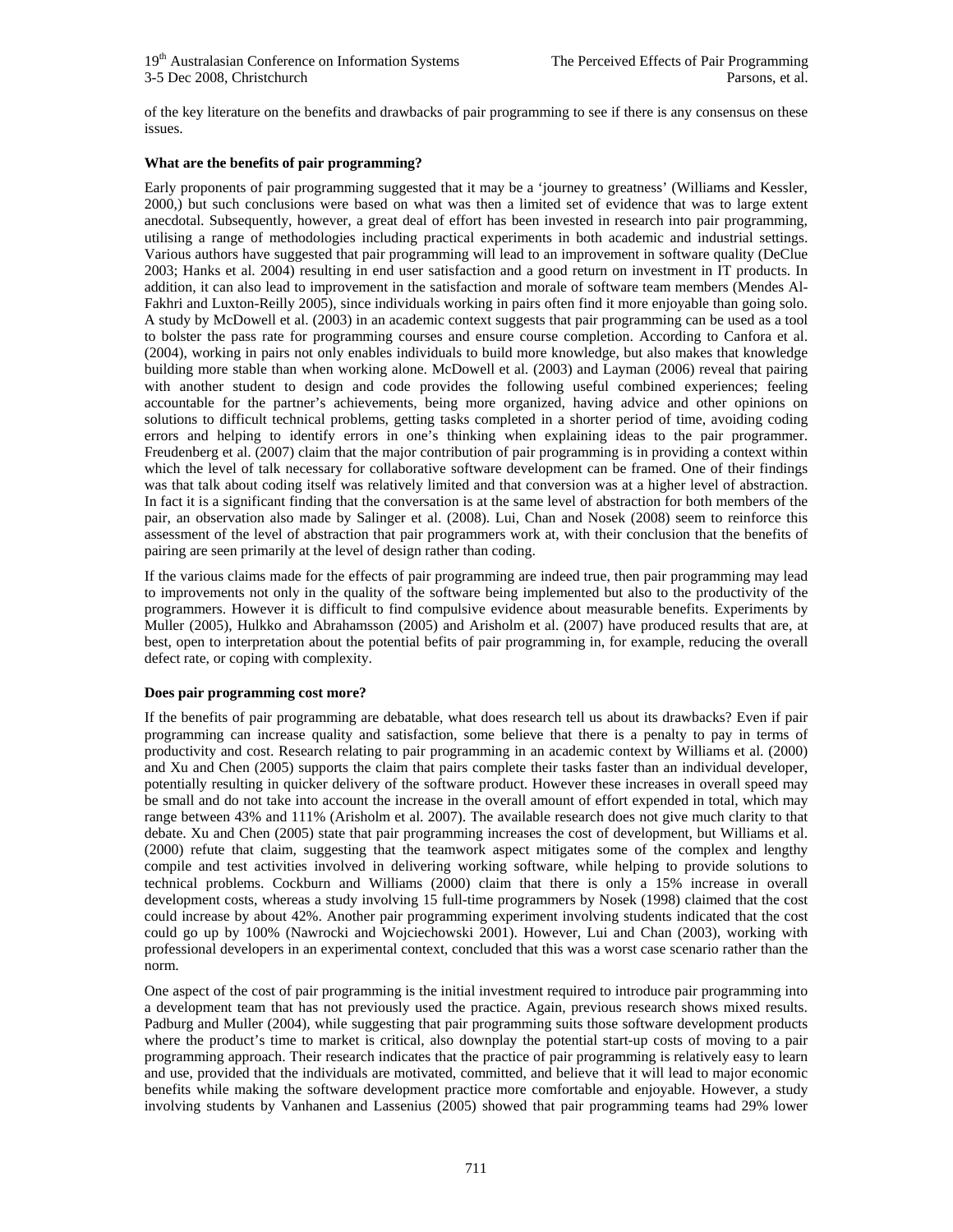project productivity than teams comprising solo developers due to the time spent learning at the beginning of the project.

### **Limitations of previous studies**

One aspect of previous studies into pair programming is that many of them have been undertaken in an academic context using students as the pair programmers. However, using pair programming with students is totally different when compared to using this practice in a real agile software development team, so the outcomes (quality, productivity, stakeholder satisfaction) will be different, and cost will be very difficult to estimate in a non-commercial context. Commercial agile teams are cohesive groups, where each individual member works for the team, and it is team success that counts at the end of the day. Team members know each others' skill sets and are able to pair with anyone else in the team at any time. Some teams swap pairs daily and it is the individuals who themselves decide whom they will pair for the day. Agile teams will have members who are expected to have excellent technical skills. However, it is their superior inter-personal skills (e.g. communication, interaction, ability to listen and digest another person's view, ability to handle critical remarks made by other team members on code and design issues, ability to help others and take up leadership roles) that are the main reasons why they are selected to work in an agile team. The hiring process for agile teams often involves putting a potential candidate for a day with the team to gauge his/her ability to work in that environment. In contrast, academia throws students together using an entirely different set of pairing criteria.

In an academic context, there are many constraints that will affect the relevance of results from pair programming experiments. Students in a class have varying technical and inter-personal skill sets. Who pairs with who would be critical for student performance, and who decides on a pair? Will a student want to work with a total stranger in their class? Will a team be made up of only two students? If they have problems with their tasks are they allowed to seek help from another team? How long it will take for them to bond with one another? Will pairs be co-located for the tasks? The student work environment and setup for pair programming is totally different from a professional development context. They may only be together for a few weeks, whereas with a professional agile team the individuals not only know one another but have worked with other team members for number of years. These are just some of the issues that make pair programming so different in academia when compared to a professional environment. This is an important consideration when drawing conclusions from the literature, due the preponderance of student-based studies on pair programming. For example, Dybå et al.'s (2007) analysis of relevant studies included 11 student based experiments out of a total of 15. Even where professional developers have been used for experiments (e.g. Liu and Chan 2003; Arisholm et al. 2007) we have to be aware that the environments in which the experiments took place were dissimilar to their normal working environments, where teams have evolved over a long periods of time. Artificially constructing teams for the purposes of measuring pair programming is therefore liable to distort the results. One exception to these studies is Vanhanen and Lassenius (2007), which reports the perceived effects of pair programming in a large scale, industrial software development context. This study reported improvements in quality but at the cost of greater overall effort required to implement system features.

Our investigation into the available literature on pair programming suggests that there appears to be general agreement that the main benefits of pair programming are probable (though not universally proven) improvements in product quality and an increase in satisfaction for individuals on the software development team. However, there is no general agreement about the impact of pair programming on the cost of software development to balance the claimed benefits of this practice. Furthermore, one cannot make specific claims about how it impacts the productivity of individuals or the satisfaction of stakeholders since the results from different studies vary widely.

## **THE AGILE ADOPTION SURVEY DATA**

Most published research into pair programming is based on case studies or experiments, but surveys may provide us with a further opportunity for triangulation. A number of surveys on agile methods have been undertaken, but many of these have been administered by commercial organisations with small sample sizes and a limited range of questions, rarely addressing pair programming as a technique. However in this paper, we analyse parts of a data set gathered from an online survey with a large sample size that included the adoption of individual techniques, including pair programming, in its coverage. In the remainder of this paper, we introduce the data, show the results of our analyses and consider how our results relate to previous research findings.

The data set used in this paper was made available by Ambler (2006) and is based on an on-line survey that had 4,235 respondents. The respondents were self-selecting from the professional developer community based on the mailing lists of Dr. Dobbs Journal and Software Development Magazine. These magazines have readerships of 120,000 and 100,000 respectively, but there is a significant overlap between their two mailing lists. This readership, and thus the respondents, includes both agile and non-agile practitioners. Perhaps the most important aspect of the questionnaire is the four questions relating to the outcomes of software development projects,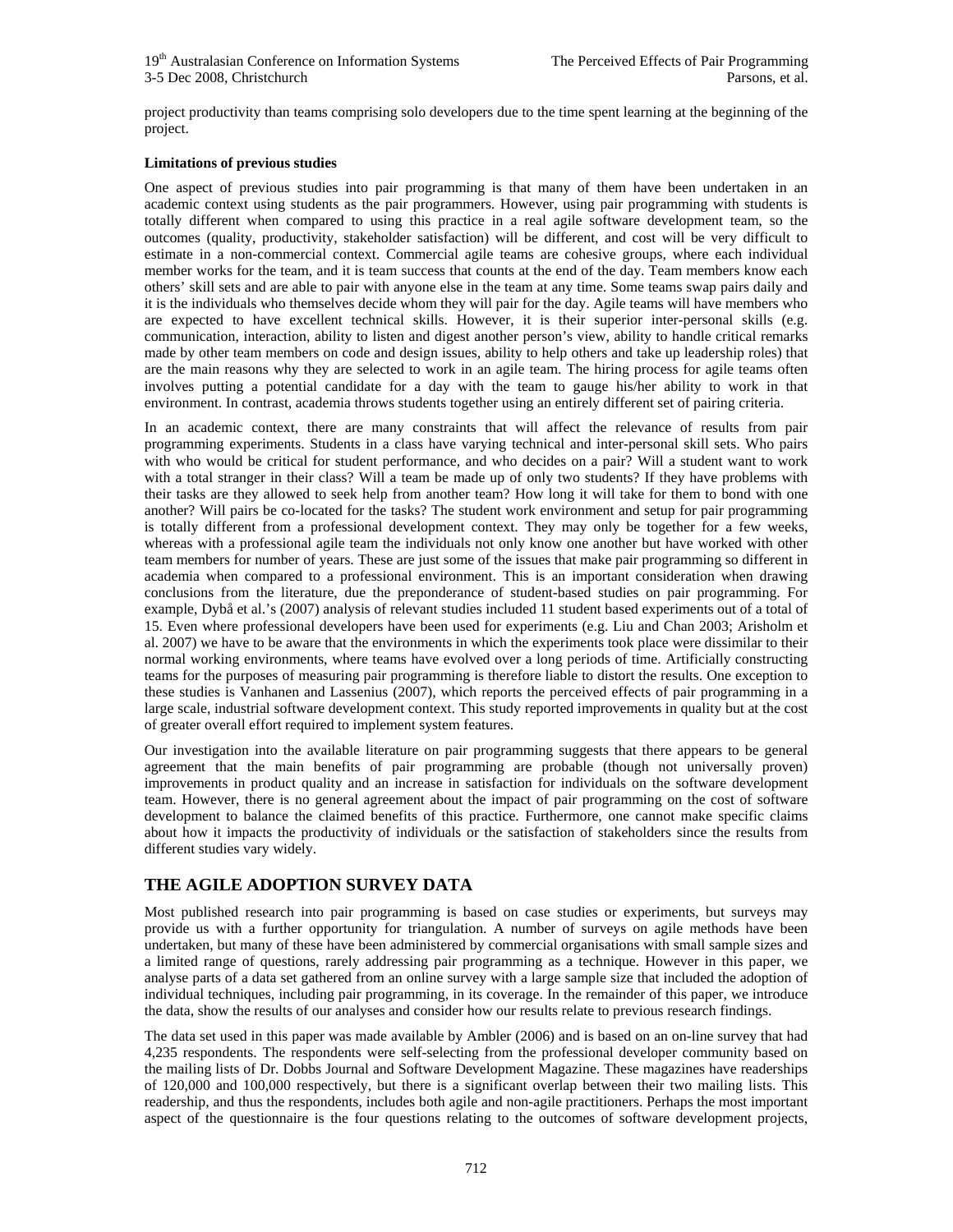namely; productivity, system quality, cost and stakeholder satisfaction. It also included questions about the agile techniques (including pair programming) that were being adopted, making it possible to see if certain practices and contextual factors could be correlated with certain outcomes. Amongst other questions, the survey asked; 'How have agile approaches affected your productivity?', 'How have agile approaches affected the quality of the systems produced?', 'How have agile approaches affected the cost of development?' and 'How have agile approaches affected the satisfaction of your business stakeholders in the work produced?' Each question was answered using a 5 point Likert scale with an additional 'Don't know' option.

In this paper, to explore the relationship between outcomes and the use of the pair programming technique, we focus on the outcomes from IT projects as dependent variables, with use of pair programming as the main independent variable, in association with the XP method and the related technique of co-location.

Of course there is a concern about the reliability of on-line survey data, which has not been controlled. Our statistical analyses of its results may be compromised by issues such as random errors, constant errors and the acquiescence effect. However we believe that a survey such as the one analysed here, which provides a large data set from a professional environment, and which does not confine itself only to the promoters of agile methods but to software developers using a range of methods, may nevertheless provide us with some useful insights. Another factor that may cause concern is that the survey is measuring perceived, rather then necessarily actual, effects on outcomes. However It should be noted that research in the literature that claims to measure actual effects has only been attempted in artificial conditions. Empirical work in the field, such as Vanhanen and Lassenius (2007), has of necessity measured perceived results since professional developers in their work environment cannot provide comparative data.

### **Observations from the data**

We made some initial observations from the data related to the practice of pair programming and the contexts in which it was being used. Given that the practice of pair programming is most closely associated with the XP method in the literature, we were interested to see if this proved to be the case in practice. Table 1 shows the reported use of pair programming by respondents in different categories. From these figures it seems clear that a significant number of those who are using pair programming are also practicing XP.

From another perspective, however, the relationship between pair programming and XP appears weaker. Table 2 shows the numbers of respondents using pair programming, both with the XP method and with other methods, agile or not. We can confirm from these figures that pair programming is more popular within the XP method, but the figures are however rather low, with less than half of the respondents using XP claiming to use pair programming, regardless of whether XP is used in conjunction with other agile methods.

| % using pair programming out of all respondents       | 13.82% |
|-------------------------------------------------------|--------|
| % using pair programming out of agile respondents     | 27.85% |
| % using pair programming out of non-agile respondents | 3.12%  |
| % using pair programming who are following XP         | 70.60% |

| Table 1: Reported usage of pair programming by respondents |  |
|------------------------------------------------------------|--|

|  |  | Table 2: Reported usage of pair programming in different software development contexts |  |
|--|--|----------------------------------------------------------------------------------------|--|
|  |  |                                                                                        |  |

| Pair Programming Context                                   | Number | Sample size | % of sample |
|------------------------------------------------------------|--------|-------------|-------------|
| Using Pair Programming in any method                       | 585    | 4.234       | 13.82%      |
| Using Pair Programming but not within an agile method      | 75     | 2,403       | 3.12%       |
| Using Pair Programming within one or more agile methods    | 510    | 1,831       | 27.85%      |
| Using Pair Programming with XP combined with other methods | 232    | 537         | 43.20%      |
| Using Pair Programming with XP alone                       | 181    | 416         | 43.50%      |
| Using Pair Programming with other agile methods            | 97     | 885         | 10.96%      |

### **Adoption of pair programming by XP teams**

Whilst there may be many reasons for the relatively low take-up of pair programming within XP and other agile methods, one possibility that could be considered is that the controversial nature of the technique has dissuaded developers from adopting this practice. However, if we look at the data further we can see that the take up of all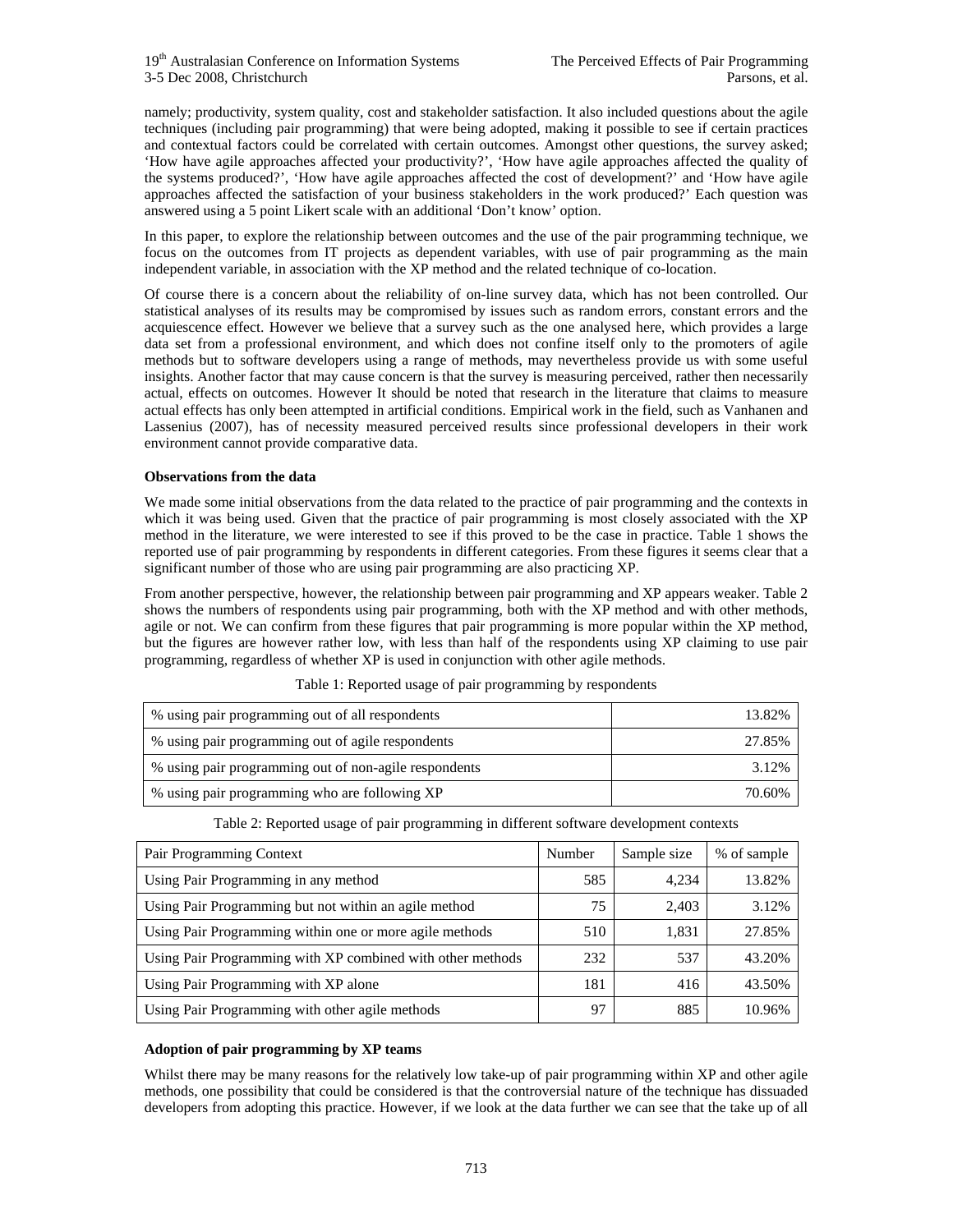individual XP practices within the method is remarkably low. Not all of the XP techniques specified by Beck (2005) were included in the original survey. However it did include seven techniques that map closely to core practices of the XP method. These were; active stakeholder participation, code refactoring, code regression testing, co-location, continuous integration, pair programming and test driven design. Table 3 shows the number and percentage of respondents using each of these practices. The sample size for this table was 420, which was the number of respondents who claimed to be using XP and no other method. We excluded common coding guidelines from this table, even though it is an XP technique, because it is a highly generic technique that is applied across many development approaches, both agile and non-agile.

This data suggests that pair programming is not particularly out of line with several other XP techniques in terms of take-up. It is notable that code refactoring, which as we have indicated might also be regarded as one of XP's more controversial practices, has the highest adoption rate of these techniques. Equally important, the technique with the lowest take up was co-location, which is a fundamental support practice for pair programming, though it is possible that some pair programmers may be using tool support for distributed pair programming (Hanks 2004; Stotts et al. 2004).

Table 3: Actual use of seven core XP techniques among the sample who claimed to be following XP

| Agile Technique used with XP     | Number | Percentage of Sample |
|----------------------------------|--------|----------------------|
| Active stakeholder participation | 114    | 27.14%               |
| Code refactoring                 | 269    | 64.05%               |
| Code regression testing          | 210    | 50.00%               |
| Co-location                      | 66     | 15.71%               |
| Continuous integration           | 176    | 41.90%               |
| Pair programming                 | 183    | 43.57%               |
| Test Driven Design (TDD)         | 180    | 42.86%               |

## **THE PERCEIVED IMPACT OF PAIR PROGRAMMING**

From our review of the literature on pair programming, the data set provided by the Ambler survey, and some of our initial observations, we chose to address the following questions:

What is the perceived impact of pair programming practice on the four outcomes of quality, productivity, cost and satisfaction, in comparison with those who do not use this practice, across all development methods?

Given that pair programming is a core technique in eXtreme Programming, what is the perceived impact of pair programming practice on the four outcomes of quality, productivity, cost and satisfaction, in comparison with those who do not use this practice, amongst XP practitioners?

Given that many agile techniques are seen as synergistic when used in combination, are the perceived outcomes from using pair programming in XP affected by using it in conjunction with the closely related technique of colocation?

### **The Impact of Pair Programming on Project Outcomes**

For our first analysis, we looked at the impact of the practice of pair programming on project outcomes across all software development methods, including those that did not use any agile methods. For each of the four outcomes, quality, productivity, cost and satisfaction, respondents who gave a 'don't know' response were excluded from the analyses below, so the sample size varies slightly for each outcome (i.e., 2,709 for productivity, 2,676 for quality, 2,593 for satisfaction, and 2,505 for cost.) For all of the data used in these analyses, respondents were asked to indicate their responses using a Likert scale from 1-5.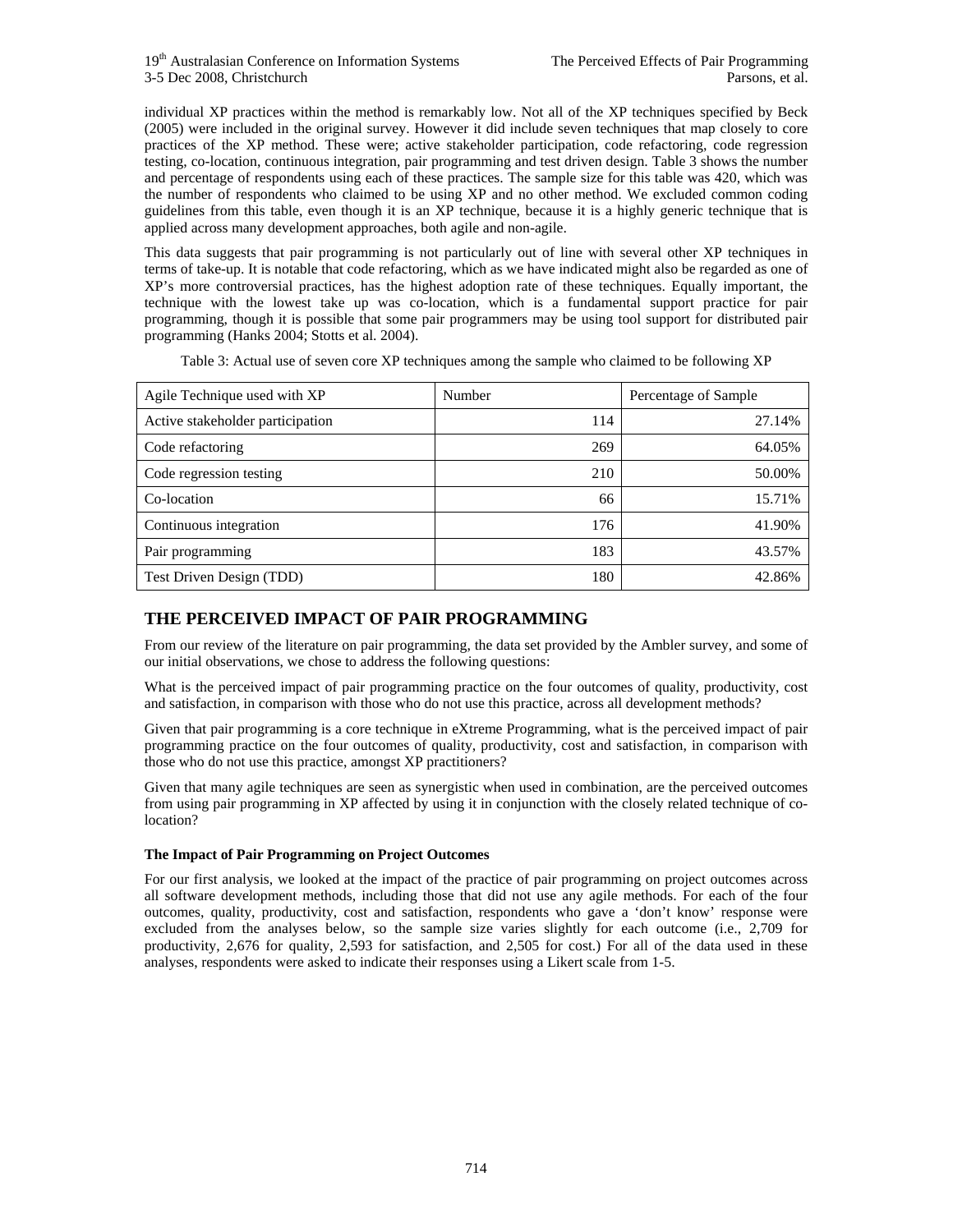

Figure 1. The impact of pair programming on the outcomes from software development projects

Figure 1 shows the comparison between reported outcomes for those respondents who used pair programming and those who did not. Relevant ANOVA (ANalysis Of VAriance) analyses revealed that the respondents claimed pair programming provided significantly better outcomes in terms of productivity ( $F_{1,2708} = 104.24$ , p<.01), quality (F<sub>1,2675</sub> = 133.06, p<.01) and satisfaction (F<sub>1,2592</sub> = 87.77, p<.01), without a significant influence on cost  $(F_{1,2504} = 1.26, n.s.)$ 

### **Pair Programming in XP**

For our next analysis we used data only from those respondents who claimed to be using XP as their only software development method. This might give us some indication if pair programming works better in a method that advocates its use as part of a set of techniques, or whether the perceived benefits we have reported across all methods are similarly reflected within an XP environment.

Our results are reported in Figure 2. In fact it appears that the reported benefits of using pair programming, though significant for both productivity and quality, are actually less within the practice of XP than when reported in use across all methods. It should be noted when analysing these results that it was not possible to perform ANOVA of the productivity data set (i.e., Levene's test for heterogeneity of variance was found to be significant,  $F_{1,374} = 9.08$ , p<.01), so non-parametric analyses (Mann-Whitney U tests) were consistently used instead for the complete data set in this example. They partially confirmed our previous interpretations, in that both productivity and quality were perceived as being improved, with no significant increase in cost. However there was no significant difference for satisfaction in this case. Because this analysis focused only on those respondents who claimed to be following only the XP method (and no other), the sample sizes, after removal of the 'don't know' responses, were much smaller than for the first analysis (376 for productivity, 372 for quality, 349 for cost and 361 for satisfaction).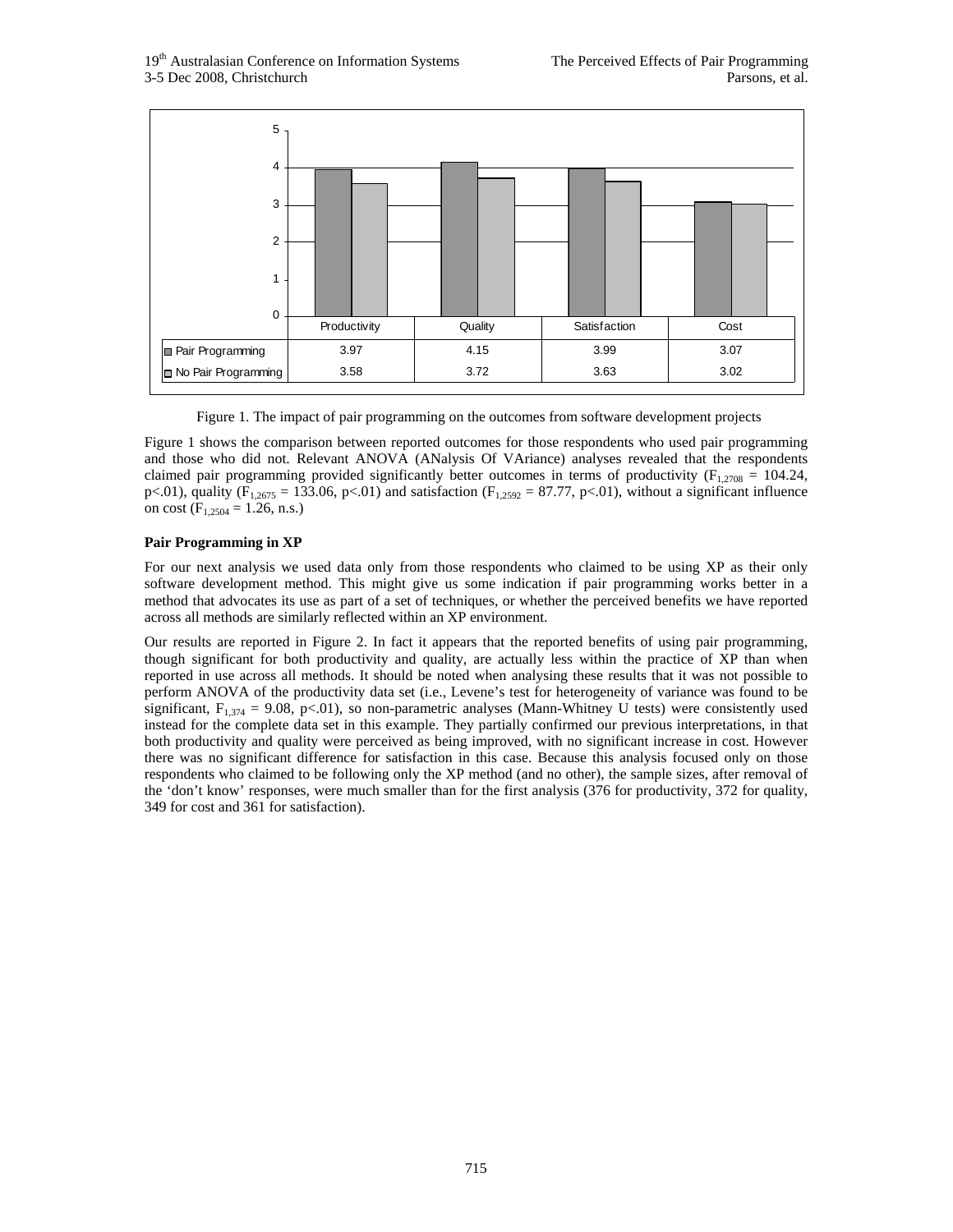| 5<br>$\overline{4}$<br>3<br>$\overline{2}$<br>1 |              |         |              |      |
|-------------------------------------------------|--------------|---------|--------------|------|
| $\mathbf 0$                                     | Productivity | Quality | Satisfaction | Cost |
| <b>□ Pair Programming</b>                       | 3.94         | 4.16    | 3.92         | 3.06 |
| No Pair Programming                             | 3.73         | 3.93    | 3.79         | 3.05 |

Figure 2. The impact of pair programming on the outcomes from eXtreme Programming projects

### **Pair programming in XP and the effects of co-location**

For our final analysis, we looked at whether practitioners felt that the practice of pair programming had better results when used with the closely related practice of co-location. Since the number of pair programming practitioners in XP was significantly larger than the numbers using co-location, it would be useful to know if the discrepancy is likely to have impact on outcomes. In this analysis, we only considered those practitioners who were using pair programming; however, as mentioned above, relevant statistical analyses were only applied for the meaningful responses (i.e., the 'don't know' responses were excluded from the analyses). Consequently, the sample size was again different for each outcome.



Figure 3. The impact of supporting pair programming with co-location on the outcomes from XP projects

Our results are shown in Figure 3. In this analysis, reported productivity was shown to be significantly increased  $(F<sub>1,172</sub> = 7.83, p<.01)$  when pair programming in the context of XP was used along with co-location. However, the other three outcomes (i.e., quality, satisfaction, and cost) did not seem to see significant effects from the closely related practice of co-location ( $F_{1,168} = 0.79$ , n.s.;  $F_{1,166} = 1.17$ , n.s.;  $F_{1,155} = 0.01$ , n.s; respectively).

## **DISCUSSION OF RESULTS**

Our analysis of the perceived effects of pair programming on the four outcomes of productivity, quality, satisfaction and cost provided us with some interesting results. It appears that pair programming may be perceived to have a significantly beneficial effect on productivity, quality and satisfaction when measured as a technique across a range of different software development methods. However, when it is analysed within the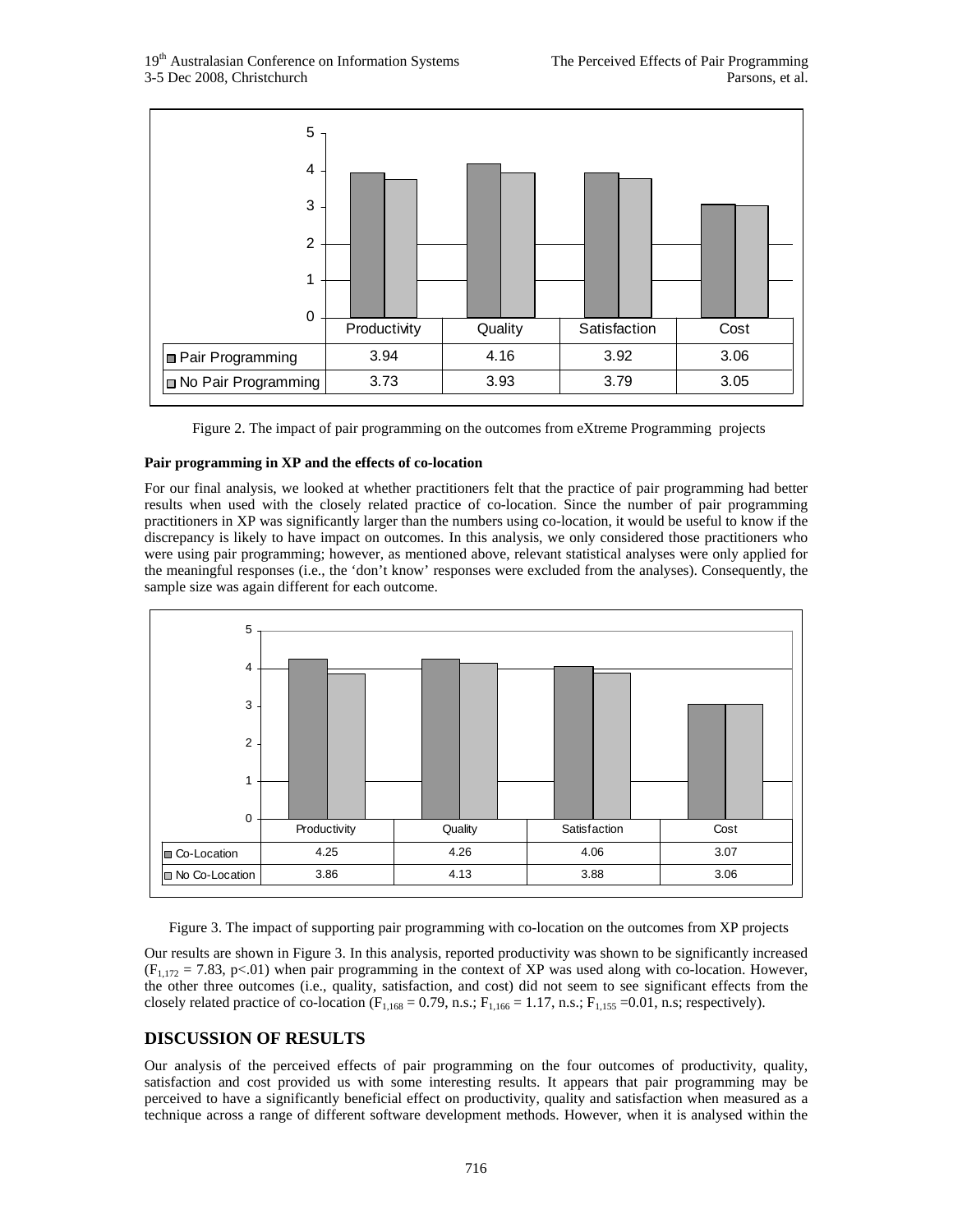### 19<sup>th</sup> Australasian Conference on Information Systems The Perceived Effects of Pair Programming 3-5 Dec 2008, Christchurch Parsons, et al.

context of XP and again in conjunction with a very closely related practice (co-location) we find that the perceived benefits appear to be reduced. We may perhaps speculate that whilst pair programming can be a beneficial practice, the extent of its influence depends on the relative effects of other practices. XP for example is the most technique driven of the agile methods, and includes a number of different engineering practices. Many of these practices appear to synergise with each other so that we may reach a critical mass of techniques (Parsons et al. 2006). In this context, the relative impact of using a specific technique such as pair programming may be reduced, as other techniques may also be contributing to the overall perceived benefits. We can see from our analyses that the floor values for each set of results are increased in the three analyses (Table 4). This may contribute to a ceiling effect that sees a reduction of the significance of the effects of pair programming in each analysis.

| Measure        |      | No pair programming $\vert$ XP without pair programming | XP Pair programming, no co-location |
|----------------|------|---------------------------------------------------------|-------------------------------------|
| Productivity   | 3.58 | 3.73                                                    | 3.86                                |
| <b>Quality</b> | 3.72 | 3.93                                                    | 4.13                                |
| Satisfaction   | 3.63 | 3.79                                                    | 3.88                                |

Table 4: Increasing floor values for each of the three analyses

## **CONCLUSION**

In this paper we have reviewed some of the literature that relates to the debate about the benefits and potential drawbacks of the practice of pair programming. We have applied some statistical analyses to survey data that reports on project outcomes in terms of productivity, quality, cost and satisfaction, using pair programming as the main unit of analysis. Our results indicate that pair programming as a software development practice is perceived by practitioners as having significant benefits, without a significant increase in cost. This result appears to reinforce the more positive outcomes identified from previous research, but does not support the hypothesis that pair programming increases costs significantly. In the context of XP, it also appears that pair programming is perceived to make a significant contribution to project outcomes, but only in terms of productivity and quality. Further, respondents reported that using pair programming along with the closely associated practice of co-location appeared to lead to a significant increase only in productivity. We have proposed that this may be an effect of relativity, as a consequence of adopting multiple synergistic techniques, thus reducing the perceived impact of a single technique.

Of course this survey data can only be said to reflect the perceptions of a self selecting group of practitioners. However the results gleaned from our analysis may provide some insights into aspects of pair programming that are worth further investigation. For example, how much of the perceived benefits of pair programming are based on a self fulfilling prophecy affect rather than an objective measure of improvement in quality and better management of complexity? One survey cannot answer these questions, but nevertheless it raises some interesting issues that are worthy of further investigation, in particular the suggestion that perhaps it is productivity that can benefit most from the technique of pair programming, a somewhat counter intuitive result. However, even if we debate the validity of the apparent quantitative benefits described in this paper, we perhaps need to look more closely at the qualitative benefits that may accrue, over longer periods of time and at higher levels of system complexity.

## **REFERENCES**

- Ambler, S. 2006. "Agile Adoption Rate Survey," Retrieved  $16<sup>th</sup>$  September, 2008, from http://www.ambysoft.com/surveys/agileMarch2006.html
- Arisholm, E., Gallis, H., Dybå, T., and Sjøberg, D. 2007. "Evaluating Pair Programming with Respect to System Complexity and Programmer Expertise*," IEEE Transactions on Software Engineering* (33:2) pp 65-86.
- Beck, K. 2005. *Extreme Programming Explained: Embrace Change* (2nd Edition). Boston: Addison-Wesley.
- Canfora, G., Cimitile, A., and Visaggio, C. 2004. "Working in Pairs as a Means for Design Knowledge Building: An Empirical Study," *12th IEEE International Workshop on Program Comprehension*, Bari, Italy, June 24-26 2004.
- Cockburn, A., and Williams, L. 2000. "The Costs and Benefits of Pair Programming," *First International Conference on Extreme Programming and Flexible Processes in Software Engineering (XP 2000)*, Cagliari, Sardinia, Italy, June 2000.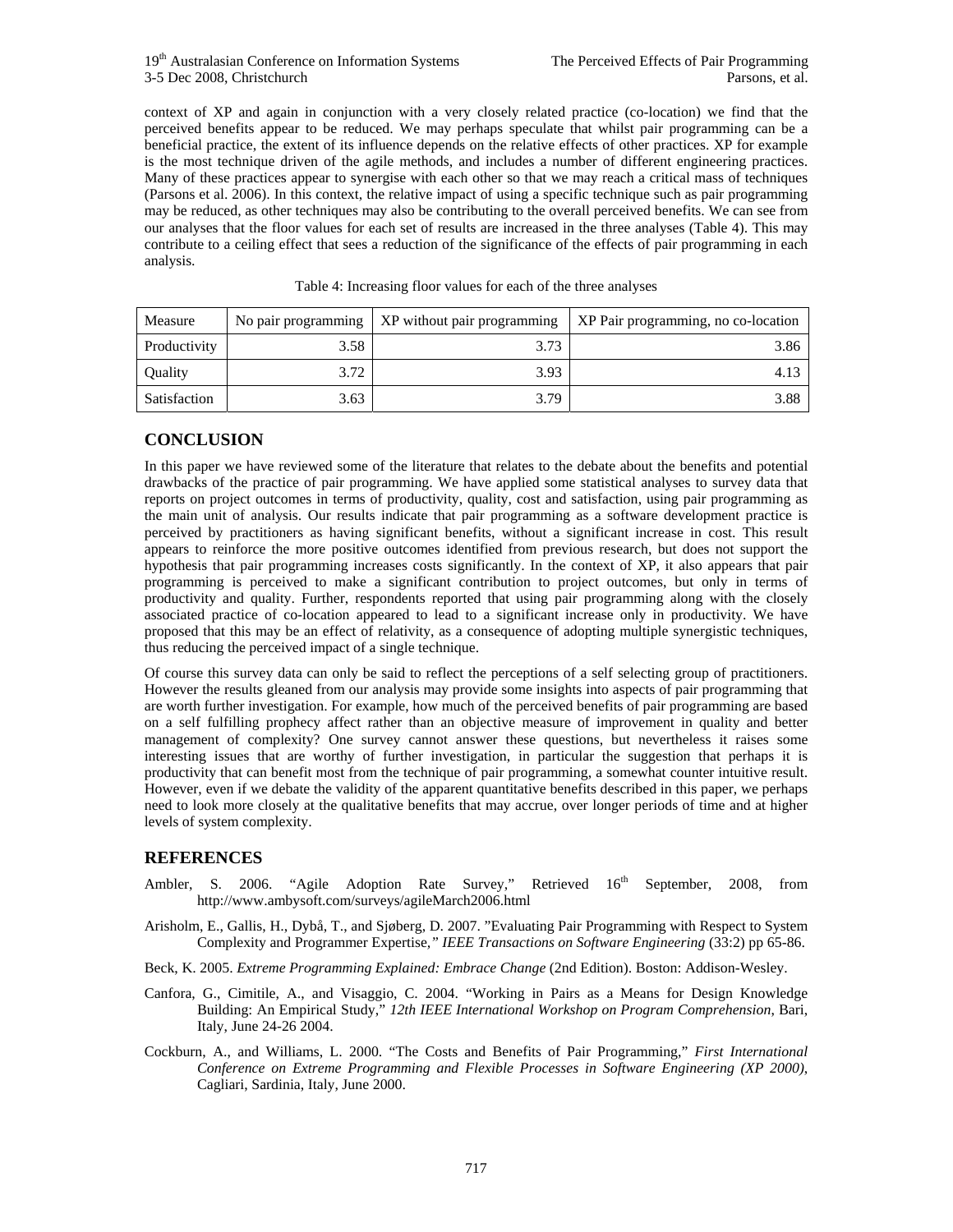- DeClue, T. 2003. "Pair programming and pair trading: effects on learning and motivation in a CS2 course," *The Journal of Computing Sciences in Colleges*, (18:5) pp 49-56.
- Dybå, T., Arisholm, E., Sjøberg, D., and Hannay, J. 2007. "Are Two Heads Better than One? On the Effectiveness of Pair Programming," *IEEE Software*, (24:6) pp 12-15.

Fowler, M. 1999. *Refactoring: Improving the Design of Existing Code*. Reading, Mass.: Addison-Wesley.

- Freudenberg (née Bryant) S., Romero, P. and du Boulay, B., 2007. "'Talking the talk': Is intermediate-level conversation the key to the pair programming success story?" *Agile 2007* Washington, DC, 13-17 Aug. 2007, pp 84 – 91.
- Hanks, B. 2004. "Distributed Pair Programming: An Empirical Study," *Extreme Programming and Agile Methods - XP/Agile Universe 2004 Conference*, Calgary, Canada, August 15-18, 2004
- Hanks, B., McDowell, C., Draper, D. and Krnjajic, M. 2004. "Program quality with pair programming in CS!," *ACM SIGCSE Bulletin* (36:3) pp 176-180.
- Hulkko, H., and Abrahamsson, P. 2005. "A multiple case study on the impact of pair programming on product quality," *27th international conference on software engineering*, St. Louis, MO, USA
- Layman, L. 2006. "Changing student's perception: an analysis of supplementary benefits of collaborative software development," *19th Conference on Software Engineering Education & Training*, Oahu, Hawaii, April 19-21, 2006.
- Lui, K., and Chan, K. 2003. "When Does a Pair Outperform Two Individuals?" *4th International Conference on Extreme Programming and Agile Processes in Software Engineering (XP 2003)*, Genova, Italy, May 25-29, 2003.
- Lui, K., Chan, K. and Nosek, J. 2008. "The Effect of Pairs in Program Design Tasks," *IEEE Transactions on Software Engineering* (34:2) pp 197-211.
- McDowell, C., Bullock, H., and Fernald, J. 2003. "The impact of pair programming on student performance, perception and persistence," *25th international conference on software engineering*, Portland, Oregon, USA, May 3-10 2003.
- Mendes, E., AL-Fakhri, L., and Luxton-Reilly, A. 2005. "Investigating pair-programming in a 2nd-year software development and design computer science course," *10th annual SIGCSE conference on innovation and technology in computer science education*, Lisbon, Portugal.
- Muller, M. 2005. "Two controlled experiments concerning the comparison of pair programming to peer review," *The Journal of Systems and Software* (78) pp 166-179.
- Nawrocki, J., and Wojciechowski, A. 2001. "Experimental evaluation of pair programming," *12th European software control and metrics conference*, London, England, April 2001.
- Nosek, J. 1998. "The case for collaborative programming," *Communications of the ACM*, (41:3) pp 105-108.
- Padberg, F., and Muller, M. 2004. "Modeling the impact of a learning phase on the business value of a pair programming project," *11th Asia-Pacific software engineering conference*, Busan, Korea, December 2004.
- Parsons, D., Ryu, H., and Lal R. 2007. "The impact of methods and techniques on outcomes from agile software development projects'" *IFIP TC8 Working Conference on Organizational Dynamics of Technology-Based Innovation* (McMaster, T., Wastell, D., Ferneley, E. & DeGross, J. Eds.), p. 235-249, Springer, NY.
- Salinger, S., Plonka, L. and Prechelt L. 2008. "A Coding Scheme Development Methodology using Grounded Theory for Qualitative Analysis of Pair Programming." *Human Technology* (4 :1) pp 9-25.
- Stephens, M., and Rosenberg, D. 2003. *Extreme Programming Refactored: The Case Against XP*. Berkley, CA: Apress.
- Stotts, D., Smith, J., and Gyllstrom, K. 2004. "Support for Distributed Pair Programming in the Transparent Video Facetop," *Extreme Programming and Agile Methods - XP/Agile Universe 2004 conference*, Calgary, Canada, August 15-18, 2004.
- Vanhanen, J., and Lassenius, C. 2005. "Effects of pair programming at the development team level: an experiment," *2005 International symposium on empirical software engineering*, 2005.